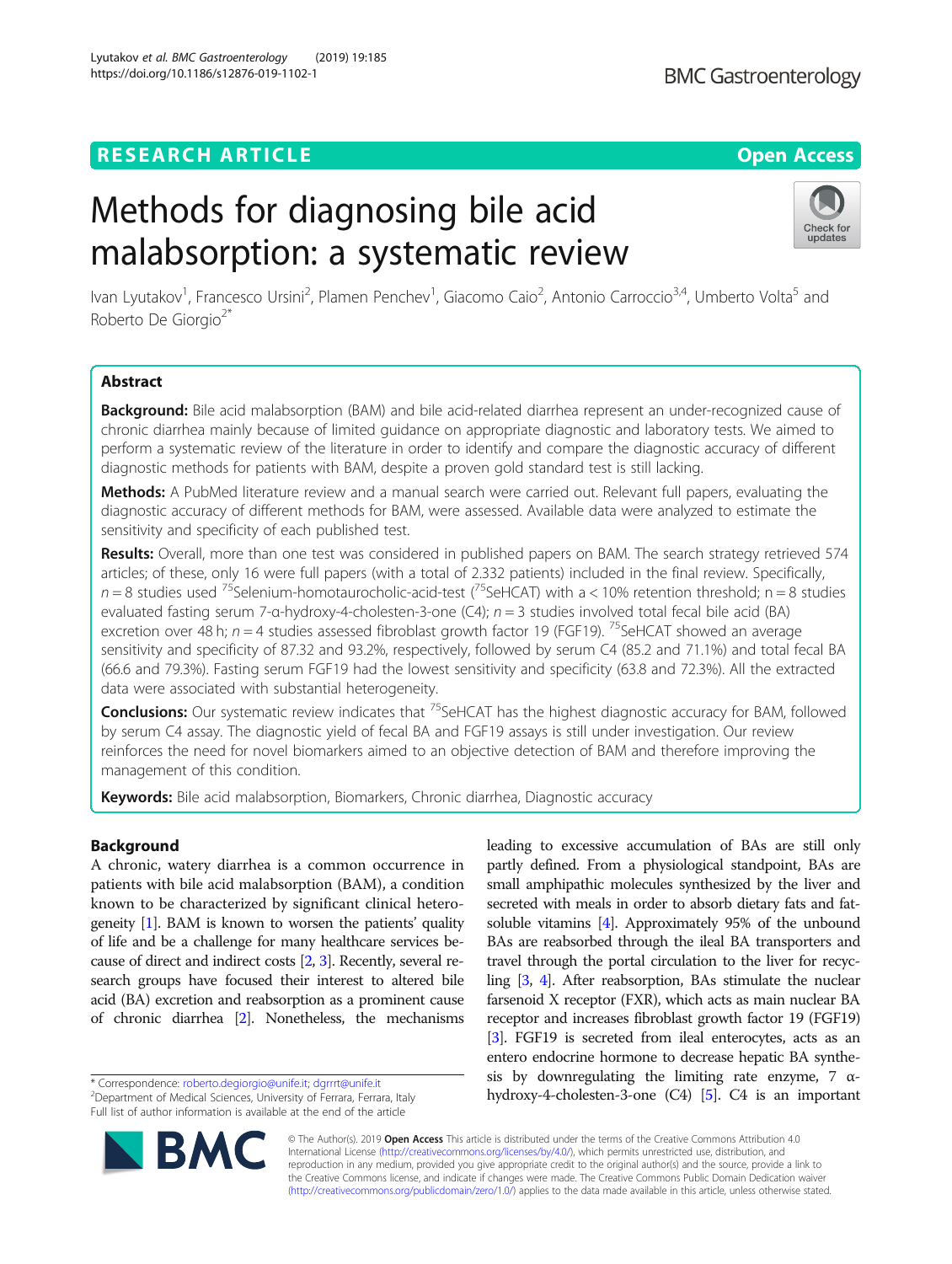metabolic intermediate which controls cholesterol 7 hydroxylase (CYP7A1), the enzyme involved in BA synthesis starting from cholesterol [\[5\]](#page-10-0). BAM occurs when excessive BAs are present in the colon as a result of an imbalance of the entero-hepatic circulation [[4](#page-10-0)].

In the clinical setting, current main methods to diagnose BAM include the scintigraphic method <sup>75</sup>Selenium-homotaurocholic acid test (<sup>75</sup>SeHCAT), the serum levels of 7-αhydroxy-4-cholesten-3-one (C4) and FGF19, whereas bile acid (BA) excretion can be determined in stools over 48 h [[2](#page-10-0), [3](#page-10-0)]. Studies using SeHCAT have identified four subtypes of BAM generally recognized as: a) ileal disease preventing BA reabsorption, e.g. Crohn's disease, ileal resection, and radiation ileitis (type 1); b) "primary" BAM associated with increased BA production, likely playing a role in a subset of patients with functional diarrhea and/or diarrheapredominant irritable bowel syndrome (IBS-D) (type 2); c) normal terminal ileum BA re-absorption in the context of various conditions, e.g. chronic pancreatitis, celiac disease, post-cholecystectomy and microscopic colitis (type 3) [\[3](#page-10-0)]; and, finally, d) excessive hepatic BA synthesis in patients taking metformin or with hypertriglyceridemia, without any clear source of impaired BA re-absorption (type 4) [\[6\]](#page-10-0). However, <sup>75</sup>SeHCAT has many drawbacks, such as limited availability (can be performed in some tertiary referral centers), needs a nuclear medicine unit where the patient has to be investigated in two occasions (on day 0 and after 7 days), has an unavoidable exposure of radiation (equivalent to 370 KBq or 280 keV) and it is also expensive. Because of these reasons, other diagnostic methods have gained attention in the clinical setting. Fasting serum C4 is a direct measure of hepatic BA synthesis, while FGF19 represents an indirect measure of ileal bile acid reabsorption and provides feedback inhibition on hepatic BA synthesis [\[7,](#page-10-0) [8](#page-10-0)]. Therefore, when BAs are reabsorbed, more FGF19 is released from the enterocyte and serum C4 is decreased, reflecting a decreased hepatic BA synthesis [\[3,](#page-10-0) [5\]](#page-10-0). Several studies have been conducted with these new biomarkers documenting the occurrence of BAM in patients with chronic diarrhea [[9](#page-10-0)–[11](#page-10-0)].

Physicians are challenged by the lack of reference methods to establish a correct diagnosis of BAM and treat (e.g. with cholestyramine, colesevelam or colestipol) accordingly patients with chronic diarrhea related to this condition  $[12]$  $[12]$  $[12]$ . Thus, the present systematic review was intended to evaluate and compare the available evidence on the diagnostic accuracy (i.e. sensitivity and specificity) of different methods, in order to help physicians choosing the best suitable tests to objective identification of BAM in patients with chronic diarrhea.

### Methods

### Search strategy

A systematic review of the literature was performed in order to evaluate the available data on the diagnostic accuracy on the 75SeHCAT and compare it with other noninvasive techniques including FGF19, C4 and total fecal BA excretion for diagnosing BAM in patients with chronic diarrhea. For this manuscript preparation we followed the "Diagnostic test accuracy systematic reviews from Joanna Briggs Institute Reviewer's Manual" [[13](#page-10-0)]. MedLine (via PubMed) databases were searched up to June 2019.

The main search in MedLine was conducted using the search string ("Diarrh\*" OR "Irritable bowel syndrome" OR "Inflammatory bowel disease" OR "IBS\*" OR "IBD" OR "Microscopic colitis" OR "MC" OR "Lymphocytic colitis" OR "Collagenous colitis" OR "LC" OR "CC" OR "Ulcerative colitis "OR "Crohn's disease "OR "CD "OR "UC "OR "Celiac disease "OR "Coeliac disease "OR "Bile acid diarrhea "OR "Terminal ileitis "OR "FBD "OR "functional dyspepsia" OR "Bile Acid Synthesis" OR "Functional bowel disorder "OR "ileal resection" OR "Bile acid pool" OR "Bile acid malabsorption "OR "BAM "OR "IBAM" OR "PBAM" OR "malabsorb\*" OR "Bile Acids and Salts" OR "bile acid-gut microbiome" OR "Primary bile acid diarrhoea "OR "Functional GI" OR "Bile salt malabsorption") AND ("SeHCAT" OR "Se-HCAT" OR "75SeHCAT" OR "Se-75″ OR "75-SeHCAT" OR "SE75" OR "75-selenium homotaurocholic acid "OR "selenium-labelled homotaurocholic acid test" OR "75selenium homotaurocholic acid test "OR "75-selenium homotaurocholic acid test "OR "bile salt receptor" OR "total faecal bile acid "OR "TFBA "OR "Fecal bile acids "OR "total faecal BA in 48h" OR "48h. total faecal bile acid "OR "radiolabelled bile salt retention" OR "23 seleno-25-homotaurocholic acid "OR "farnesoid X receptor "OR "FXR "OR "biomarkers for BAM" OR "fibroblast growth factor 19 "OR "fibroblast growth factor-19 "OR "FGF19 "OR "Serum FGF19" OR "FGF-19 "OR "Total BA in feces "OR "Bile acids in feces "OR "Bile Salt Hydrolase" OR "CYP7A1" OR "nuclear pregnane X receptor" OR "Se-HCAT "OR "14C-glycocholate" OR "Se-75 "OR "selenium homocholic acid taurine "OR "pregnane X receptor" OR "TGR5" OR "Fecal total and individual BAs" OR "7a-hydroxy-4-cholesten-3-one "OR "C4 "OR "Total faecal bile acid "OR "Glycocholate" OR "bile acid precursor" OR "7αOH-4-cholesten-3-one "OR "LC-MC" OR "Primary bile acids in a single fecal" OR "7-α-Hydroxy-4-Cholesten-3-One "OR "7 alfa Hydroxy 4 cholesten 3 one" OR "7-alfa\*" OR "7-α\*") AND ("Sensitivity "OR "Specificity "OR "Accuracy "OR "Diagnostic accuracy "OR "Diagnostic yield "OR "PPV "OR "NPV "OR "Positive predictive value "OR "Negative predictive value "OR "Overall accuracy "OR "cost-effectiveness "OR "clinical effectiveness "OR "Clinical assessment "OR "Reference standard "OR "True-negative "OR "Truepositive "OR "diagnostic usefulness").

In addition, applicable keywords were used in different combinations for manual search and bibliography of the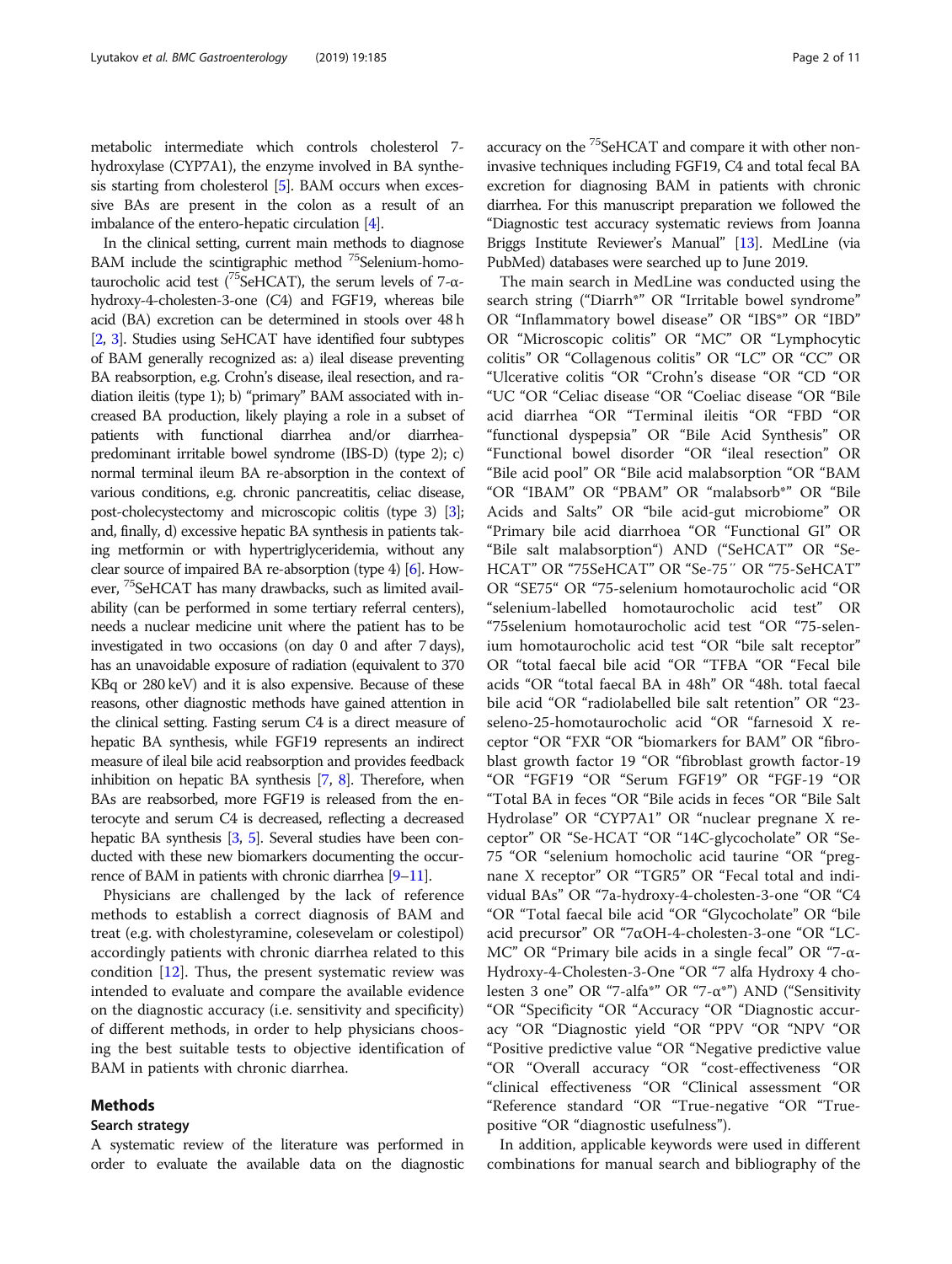selected articles in order to improve the sensitivity of the search strategy. The search was designed and performed by two authors (IL, FU).

# Inclusion criteria and study selection

We included in the final review, studies (full-text articles) meeting the following inclusion criteria:

- 1) Study design: randomized controlled trials (RCT), observational cross-sectional, case-control, prospective and retrospective studies;
- 2) Population: studies involving human subjects above age of 18 with chronic diarrhea;
- 3) Intervention: Comparing the diagnostic sensitivity and specificity of different diagnostic tests for BAM including 75SeHCAT, fasting serum C4, fasting serum FGF19 and total fecal BAs;
- 4) Outcome: Evaluation of the diagnostic yield of different methods for BAM.

# Exclusion criteria

For this study we applied the following exclusion criteria: (a) patients who presented incomplete data; (b) history of previous surgery (i. e., vagotomy, gastrectomy or bariatric surgery for obesity); (c) other types of enteropathies (including parasitic or acute diarrhea caused from infection); (d) drop out during follow-up; (e) studies that included subjects < 18 years of age or those conducted in patients with history of cholecystectomy; (f) radiation enteritis; (g) diverticulitis; (h) Clostridium difficile infection; (i) infectious colitis; (j) ischemic colitis; (k) neoplastic diseases including neuroendocrine tumors; (l) laxative abuse; (m) small intestine bacterial overgrowth (SIBO); (n) gut dysmotility; (o) immune deficiency syndrome; (p) carbohydrate malabsorption; (q) hyperthyroidism; (r) pancreatic disorders including chronic pancreatitis, pancreatic cancers and exocrine pancreas deficiency; (s) studies published in language different from English; (t) abstracts / posters or letters in journals; and, finally, (u) animal studies.

Two authors (IL and FU) screened independently titles and abstracts of retrieved records for inclusion in the systematic review. A three-stage search strategy was performed, including an initial search of the selected database using the pre-specified search string to identify additional relevant keywords and index terms. The second thorough search across all included articles was performed as full text evaluation. A final review of the reference list was conducted to identify any missed studies.

After the screening phase, the same two reviewers independently evaluated the remaining articles to determine eligibility according to the inclusion and exclusion criteria. Disagreements among the two reviewers were resolved by discussion with a third senior reviewer

(RDG) until reaching a final consensus. Quality was independently appraised by the authors (RDG, UV, GC, AC and PP). A full flowchart of the study selection process is illustrated in Fig. [1](#page-3-0).

# Results

# Search results and study description

The primary search strategy initially retrieved 574 records. Twenty additional articles were added by manual search of relevant references and check of bibliography. Ten records that were duplicated have been removed. After screening titles and abstracts, a total of 533 studies were excluded because of inappropriate / low sensitive diagnostic tests (e.g.,  $^{14}$ C glycocholate breath test), non-English language, review articles, preclinical studies or clinical studies dealing with inadequate patient selection (e.g., those without chronic diarrhea) or wrong outcome (i.e., patients evaluated in terms of treatment response, not for test accuracy). Amongst the remaining 51 studies selected for final examination, only 16 articles were included in this systematic review because they investigated the diagnostic accuracy (i.e. sensitivity and specificity) of the diagnostic methods to objectively detect BAM. Causes of exclusion at each step were summarized in Fig. [1.](#page-3-0) The main findings of selected articles have been outlined in Table [1](#page-4-0).

### Risk of bias assessment

The remaining 51 studies were critically appraised using the "The Joanna Briggs Institute Critical Appraisal tools" for systematic reviews. A checklist for diagnostic test accuracy studies and results were summarized in Table [2](#page-6-0) [[29\]](#page-10-0). About 87.5% of the studies had a prospective design, whereas only 12.5% had a retrospective design. Approximately 50% of the studies reported the diagnosis of BAM based on a 7-day <sup>75</sup>SeHCAT retention test. The other 50% of the studies has identified BAM base on C4, FGF19 and fecal BA assay. Only 25% of the included studies compared head-to-head <sup>75</sup>SeHCAT vs. other tests ("biomarkers") for their diagnostic accuracy in the same study design and population. The overall risk of bias (i.e., downsizing diagnostic accuracy) was low to moderate in all studies.

### Systematic review of the overall diagnostic accuracy

The total number of patients from the included studies were  $n = 2332$ , with  $n = 1520$  (65%) females. The results from the systematic review are shown in (Table [1\)](#page-4-0). Studies were divided into groups according to the diagnostic test that they used to measure BAM. A total of 8 studies measured  $^{75}$ SeHCAT retention with a < 10% of cut-off value; 8 studies assessed serum C4; 4 studies FGF19 and 3 studies determined total fecal BA in 48 h. It should be noted that 8 studies included more than one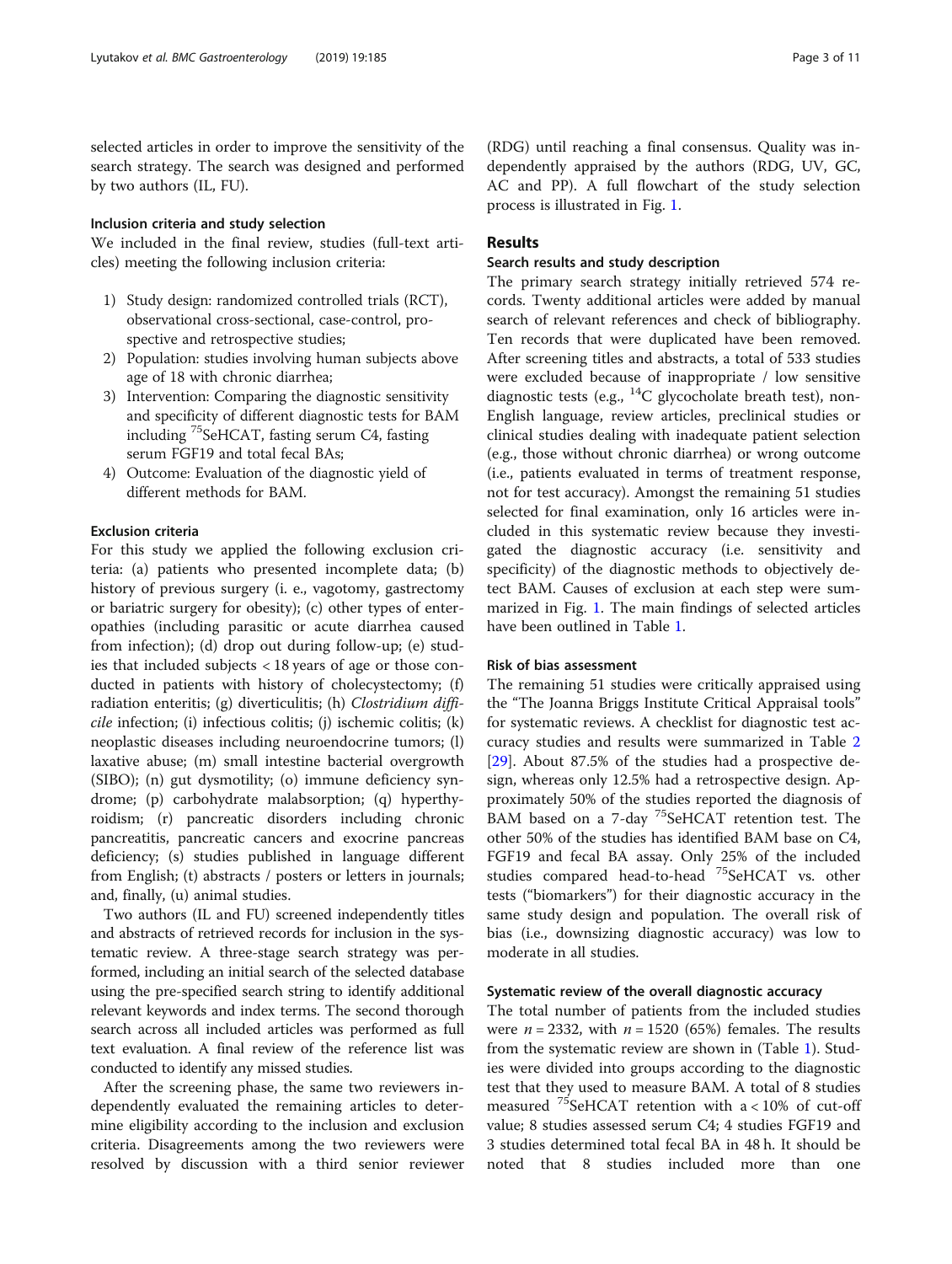<span id="page-3-0"></span>

measurements of interest for this systematic review and 4 (25%) studies compared directly the diagnostic accuracy between <sup>75</sup>SeHCAT and the other techniques (C4, FGF19 or total fecal bile acids). For each test, the diagnostic accuracy was defined and directly extracted from every article included in the analysis as the sensitivity and specificity that the indexed test has to confirmed diagnosis of BAM in patients with chronic diarrhea associated to main diagnoses such as functional diarrhea, IBS-D, Crohn's disease, ulcerative colitis and ileal resection. This diagnostic accuracy can be interpreted as the probability of establishing BAM in the evaluated population.

From all the studies, the highest diagnostic yield was observed with 75SeHCAT showing an average reported sensitivity and specificity of 87.32 and 93.2%, followed by serum C4 with 85.2 and 71.1%, respectively. The diagnostic accuracy of total fecal BA in 48 h reached an average sensitivity and specificity of 66.6 and 79.3%, respectively. Fasting serum FGF19 demonstrated the lowest diagnostic yield (63.75 and 72.25% of sensitivity and specificity). Except from C4, however, the heterogeneity was high for all diagnostic tests indicating a high degree of variability across the majority of studies that cannot be explained by chance.

# Diagnostic accuracy of <sup>75</sup>SeHCAT

75SeHCAT is a technique aimed to identify the amount of labeled radioactive Selenium (Se) retained in the body as a result of BA reabsorption. The more conjugated Se is retained, the least BA is lost in the intestinal lumen (i.e., colon). Thus, Se retention of  $< 10\%$  can be considered an index of BAM-related chronic diarrhea. Based on the results of <sup>75</sup>SeHCAT measurements BAM can be categorized into different degrees of severity: 0–5% (severe); 5–10% (moderate); and  $10-15%$  (mild). Using  $^{75}$ SeHCAT with 10% retention cut-off, the range of sensitivity and specificity were 59.6 to 100% (mean of 87.32%) and 80 to 100% (mean of 93.2%), respectively, among all relevant studies. In the milestone paper by Sciarretta et al. reported that <sup>75</sup>SeHCAT test had a high sensitivity and specificity (94 and 100%, respectively) in discriminating different subsets of patients with chronic diarrhea vs. healthy subjects [[27\]](#page-10-0). Scheurlen et al. used <sup>75</sup>SeHCAT to establish the actual occurrence of BAM in patients with Crohn's disease. The authors investigated a cohort of 64 patients with Crohn's ileitis and showed in about 31 of them (48.4%) had a true positive tests, whereas 33 patients (51.6%) had a negative test. However, in 21 of the latter 33 patients (63.6%) the test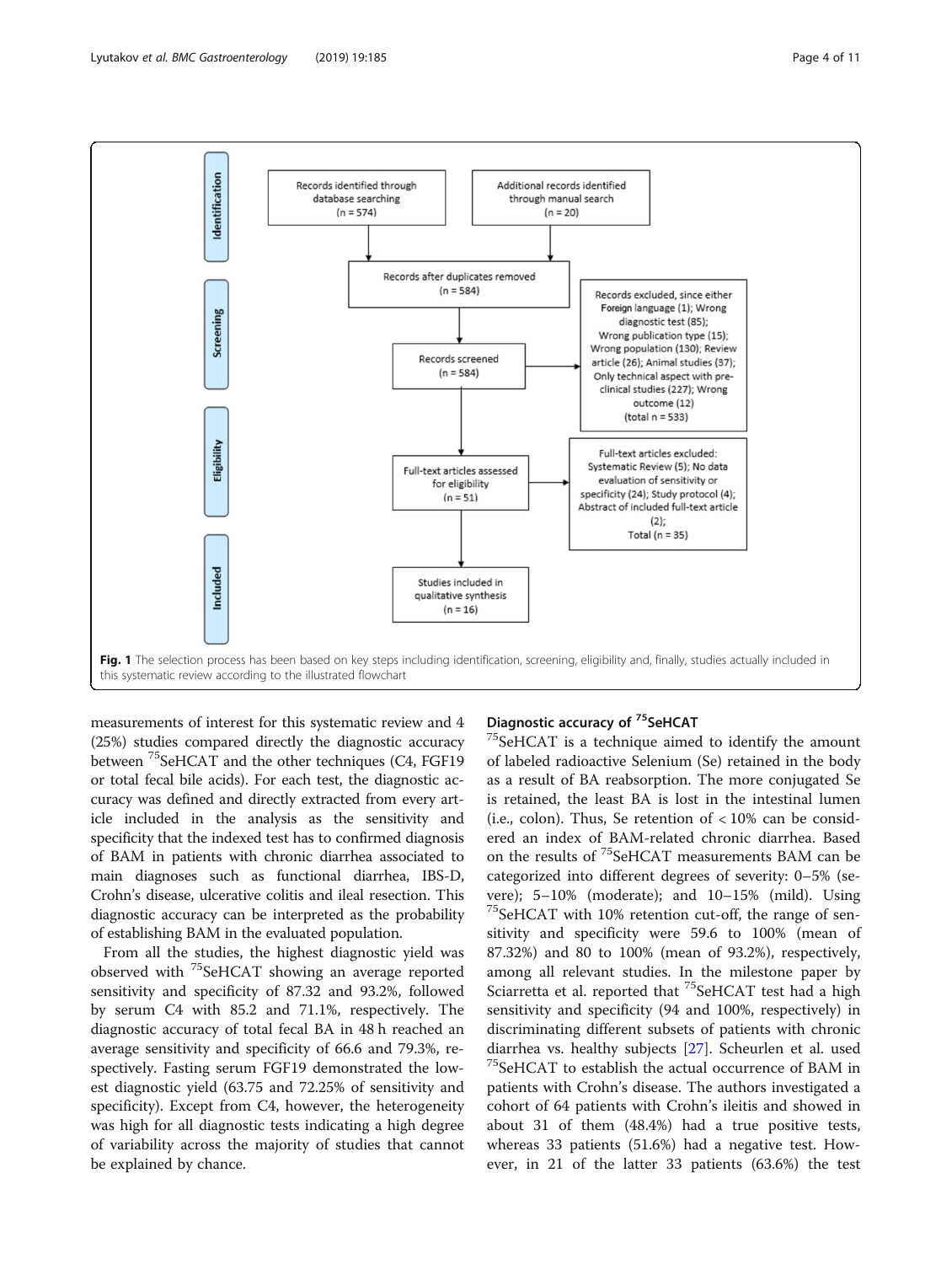<span id="page-4-0"></span>

|                                 |                   |                                               |                                  | Table 1 Characteristics and main findings of included articles. Se - sensitivity, Sp - Specificity |                                                                 |            |            |                                                                                                                                                                                                                                    |
|---------------------------------|-------------------|-----------------------------------------------|----------------------------------|----------------------------------------------------------------------------------------------------|-----------------------------------------------------------------|------------|------------|------------------------------------------------------------------------------------------------------------------------------------------------------------------------------------------------------------------------------------|
| reference<br>Author,<br>(year), | Country           | Study design                                  | patients /females<br>ð<br>Number | Study population                                                                                   | $\overline{c}$<br>Method used<br>identify BAM                   | Se         | Sp         | Main findings                                                                                                                                                                                                                      |
| Vijayvargiya.<br>P, 2019 [14]   | USA               | Retrospective<br>case-control<br>study        | $n = 124(109)$                   | BS-C and healthy<br>volunteers<br>IBS-D,                                                           | Total fecal 48-h BA in<br>combination with<br>primary fecal BAs | 49%        | 91%        | (sensitivity 49% and specificity 91%) and rapid colonic transit (sensitivity<br>Primary BAs > 10% identified patients with increased fecal weight<br>48% and specificity 87%                                                       |
| Vijayvargiya.<br>P, 2019 [15]   | USA               | Retrospective<br>case-control<br>study        | $n = 220(171)$                   | HV, IBS-D and IBS-C                                                                                | Fecal bile acids and<br>fecal fat                               | 76%        | 72%        | acid were significant predictors of decreased fecal weight, frequency and<br>Reduced total and primary fecal bile acids and increased fecal lithocholic<br>consistency.                                                            |
| Battat R.,<br>2019 [16]         | USA               | Prospectively<br>sectional<br>study<br>Cross- | $n = 78(47)$                     | Crohn's disease (CD) - IR,<br>NR-CD and UC                                                         | $\mathcal{L}$                                                   | 90%        | 84%        | with diarrhea attributable to BAM with 90.9% sensitivity, 84.4% specificity<br>A cutoff concentration of C4 of 48.3 ng/mL or greater identified patients                                                                           |
| Donato L.,<br>2018 [17]         | USA               | Prospectively<br>sectional<br>Cross-<br>study | $n = 184(110)$                   | BS-C, IBS-D, Healthy<br>subjects                                                                   | $\mathcal{L}$                                                   | 82%        | 53%        | Higher levels of C4 was found in patients with BAM compared to those<br>without BAM with sensitivity/specificity of 82%/53%                                                                                                        |
| Vijayvargiya<br>P., 2017 [18]   | JSA               | Prospectively<br>sectional<br>Cross-<br>study | $n = 101 (n = 83)$               | <b>IBS-D</b>                                                                                       | C4 and FGF19                                                    | 50%        | 65%        | Data demonstrated a higher specificity (83%) with a higher cut-off of<br>52.5 ng/mL                                                                                                                                                |
| Camilleri M.,<br>2014 [19]      | USA               | Prospectively<br>sectional<br>cross-<br>study | $n = 124(111)$                   | BS-D, IBS-C and HS                                                                                 | Total fecal 48-h BA in<br>combination with<br>primary fecal Bas | 75%        | 75%        | sensitivity for discriminating between the groups, with specificity ranging<br>Estimated the specificity of the individual traits or models at 60%<br>from 75% for IBS-D versus health, to 90% for IBS-D versus IBS-C              |
| 2013 [11]<br>Pattni S.,         | $\leq$            | Prospectively<br>sectional<br>study<br>Cross- | $n = 72(47)$                     | Chronic diarrhoea of<br>unknown aetiology                                                          | FGF19 compare to<br>SeHCAT                                      | 67%        | 77%        | NPV and PPV of FGF19 ≤ 145 pg/mL for a SeHCAT < 10% were 82 and<br>61%. Data suggest that FGF19 could predict response to sequestrant<br>therapy                                                                                   |
| 2012 [20]<br>Pattni S.,         | š                 | Prospectively<br>sectional<br>Cross-<br>study | $n = 258(180)$                   | patients with chronic<br>diarrhea                                                                  | FGF-19<br>$\tilde{c}$<br>$^{+}$                                 | 58%<br>74% | 79%<br>72% | evel > 28 ng/ml were 58 and 79%, respectively. For C4 > 60 ng/ml, these<br>The sensitivity and specificity of FGF19 at 145 pg/ml for detecting a C4<br>were 74 and 72%;                                                            |
| Brydon WG.,<br>2011 [21]        | Scotland          | Prospectively<br>sectional<br>Cross-<br>study | $n = 196(108)$                   | Patients with unexplained<br>diarrhea                                                              | $\sim$<br>C4 BAM type 1<br>C4 BAM type<br>compare to<br>SeHCAT  | 97%<br>90% | 74%<br>77% | ROC analysis yielded a sensitivity/specificity of 90%/77% for type 1 BAM<br>(idiopathic) using 30 ng/mL as the upper limit of normal for serum C4<br>(ileal disease/resection) and 97%/74% for type 2 BAM                          |
| Lenicek M.,<br>2011 [22]        | Republic<br>Czech | Prospectively<br>sectional<br>Cross-<br>study | $n = 466 (267)$                  | Crohn's resection and<br>Crohn's disease, llear<br>Healthy Subjects                                | FGF19 and C4                                                    | 80%        | 68%        | of BAM reached 80 and 68%. BAM was also present in a substantial<br>this case, the sensitivity and specificity of FGF19 as a marker<br>FGF19 levels maximizing precision was set to <60 ng/L. In<br>number of the patients with CD |
| Sauter GH,<br>1999 [23]         | Germany           | Prospective<br>sectional<br>Cross-<br>study   | $n = 129(68)$                    | HS + chronic diarrhea of<br>unknown origin                                                         | Compare to<br>SeHCAT<br>J                                       | 90%        | 79%        | 75SeHCAT test yielded the same results in 19/23 (83%) patients. BAM was<br>identified by an increase of C4 in serum with a sensitivity of 90% and a<br>specificity of 79%.                                                         |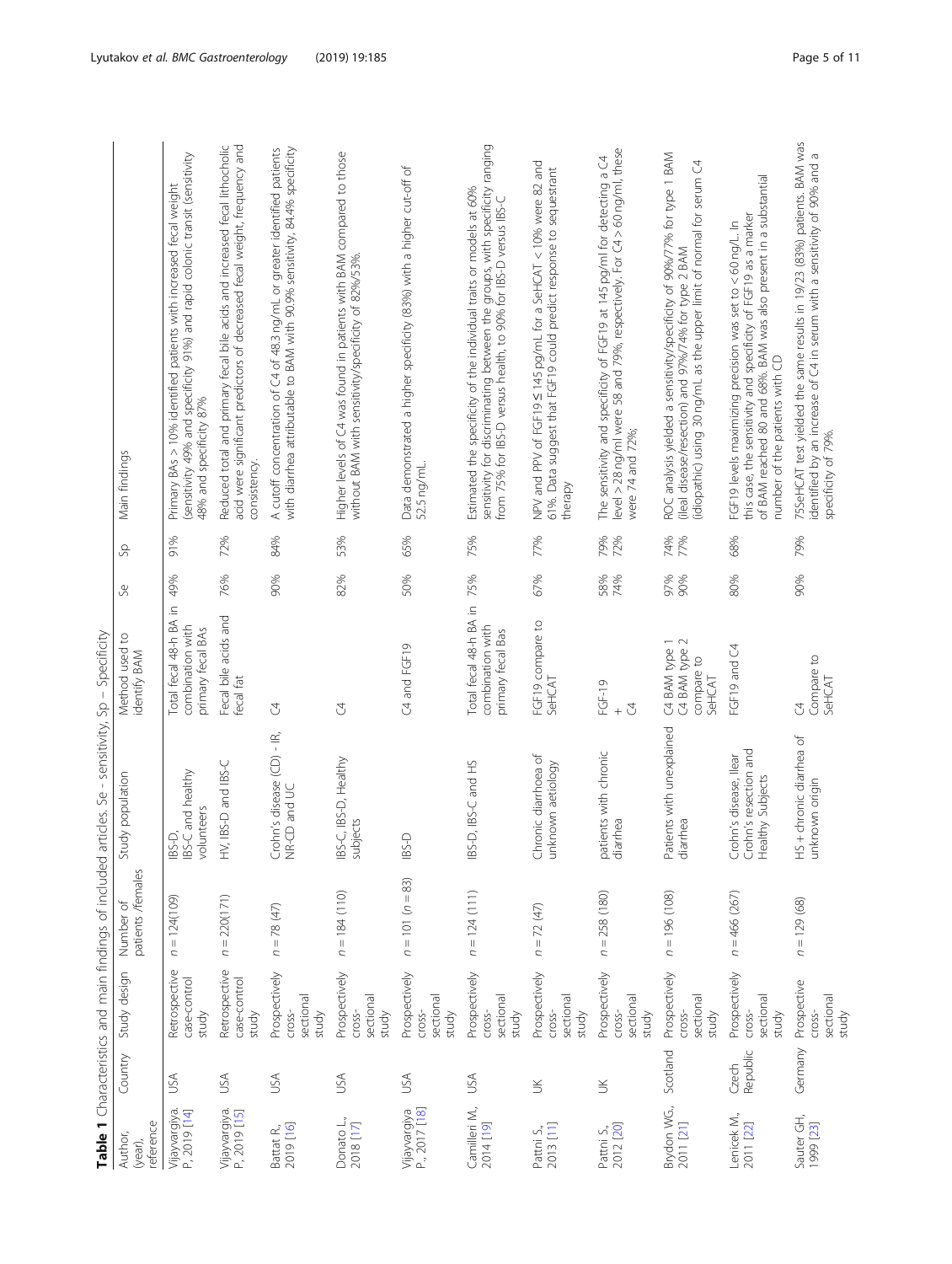|                                   |                                                           |                   | Table 1 Characteristics and main findings of included articles. Se - sensitivity, Sp - Specificity (Continued) |                                |                       |                      |                                                                                                                                                                                                                                                   |
|-----------------------------------|-----------------------------------------------------------|-------------------|----------------------------------------------------------------------------------------------------------------|--------------------------------|-----------------------|----------------------|---------------------------------------------------------------------------------------------------------------------------------------------------------------------------------------------------------------------------------------------------|
| eterence<br>Author,<br>(year),    | Country Study design Number of                            | patients /females | Study population                                                                                               | Method used to<br>identify BAM | Se                    | Sp                   | Main findings                                                                                                                                                                                                                                     |
| Brydon WG, UK<br>1996 [24]        | case-control<br>Prospective<br>study                      | $n = 164(108)$    | investigated prospectively Compare to<br>chronic diarrhoea                                                     | SeHCAT                         | 100%<br>74%<br>$\geq$ | 94%<br>96%<br>$\geq$ | The positive predictive value of serum C4 was 74%. The high negative<br>predictive value (98%) of serum c4                                                                                                                                        |
| 1993 [25]<br>Balzer <sub>K</sub>  | case-control<br>Germany Prospective<br>study              | $n = 64$          | and patients with ileal SeHCAT<br>HS and patients with<br>disease or resection                                 |                                | 80%                   | 96%                  | 75SeHCAT retention test: sensitivity 80%, specificity 98%, accuracy 89%                                                                                                                                                                           |
| 1988 [26]                         | case-control<br>Scheurlen C, Germany Prospective<br>study | $v = 64$          | Crohn's disease                                                                                                | SeHCAT                         |                       |                      | 59.6% 100% At a specificity of 100% the sensitivity of the SeHCAT test was 59.6% and<br>the efficiency was 67.2%.                                                                                                                                 |
| Sciarretta G, Italy<br>1987, [27] | Prospective<br>case-control<br>study                      | $n = 46 (26)$     | healthy volunteers, distal<br>ileum resection, Crohn's<br>and chronic diarrhea                                 | SeHCAT                         | 100%                  | 94%                  | SeHCAT found to be the most suitable for differentiating between the<br>specificity. The data show that this test is a valid indicator of bile acid<br>groups, giving the 75SeHCAT test a 94% sensitivity and a 100%<br>loss.                     |
| Merrick MV, UK<br>1985 [28]       | Prospective<br>case-control<br>study                      | $n = 42$          | IBS and Ileal resection                                                                                        | SeHCAT                         | 97%                   | 99%<br>$rac{1}{80}$  | The diagnosis was established by measuring the proportion of SeHCAT, a<br>dose of less than 100F/kg of the compound labelled with 40 kBq (1. Ci)<br>synthetic bile salt, retained 1 week after oral administration of a tracer<br>of selenium-75. |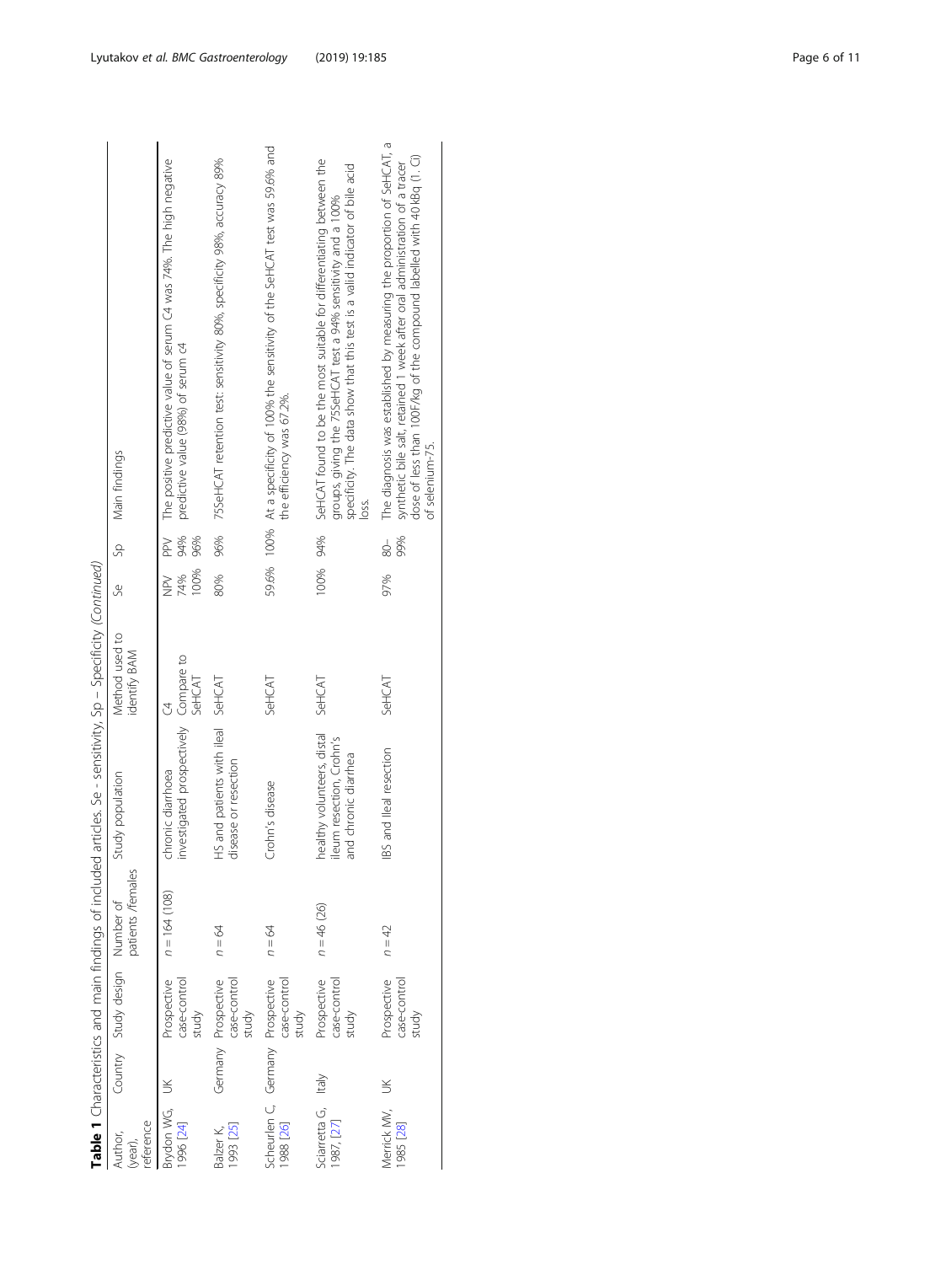<span id="page-6-0"></span>

| reference<br>Author,<br>(year), | consecutive or<br>sample of<br>enrolled?<br>1. Was a<br>patients<br>random | avoided?<br>2. Was a<br>control<br>design<br>case | inappropriate<br>biove <i>K</i> puts<br>exclusions?<br>3. Did the | without knowledge of<br>4. Were the index test<br>reference standard?<br>results interpreted<br>the results of the | was it pre-<br>was used,<br>specified?<br>threshold<br>5. If a | 6. Is the reference<br>standard likely to<br>correctly classify<br>condition?<br>the target | 7. Were the reference<br>interpreted without<br>results of the index<br>knowledge of the<br>standard results<br>test? | interval between<br>8. Was there an<br>index test and<br>appropriate<br>reference<br>standard? | receive the<br>standard?<br>reference<br>9. Did all<br>patients<br>same | all patients<br>10. Were<br>included<br>analysis?<br>in the | Quality<br>rating |
|---------------------------------|----------------------------------------------------------------------------|---------------------------------------------------|-------------------------------------------------------------------|--------------------------------------------------------------------------------------------------------------------|----------------------------------------------------------------|---------------------------------------------------------------------------------------------|-----------------------------------------------------------------------------------------------------------------------|------------------------------------------------------------------------------------------------|-------------------------------------------------------------------------|-------------------------------------------------------------|-------------------|
| Vijayvargiya.<br>P, 2019 [14]   | $\stackrel{\circ}{\geq}$                                                   | $\frac{1}{2}$                                     | Yes                                                               | Yes                                                                                                                | Yes                                                            | Yes                                                                                         | Yes                                                                                                                   | Yes                                                                                            | Yes                                                                     | Yes                                                         | Include           |
| Vijayvargiya.<br>P, 2019 [15]   | $\frac{1}{2}$                                                              | $\frac{1}{2}$                                     | Yes                                                               | Yes                                                                                                                | Yes                                                            | $\frac{1}{2}$                                                                               | Yes                                                                                                                   | Yes                                                                                            | Yes                                                                     | Yes                                                         | Include           |
| Battat R.,<br>2019 [16]         | Yes                                                                        | Yes                                               | Yes                                                               | Yes                                                                                                                | Yes                                                            | $\stackrel{\circ}{\geq}$                                                                    | $\stackrel{\circ}{\geq}$                                                                                              | Yes                                                                                            | Yes                                                                     | Yes                                                         | Include           |
| Donato L.,<br>2018 [17]         | Yes                                                                        | Yes                                               | Yes                                                               | $\frac{1}{2}$                                                                                                      | Yes                                                            | Yes                                                                                         | $\geq$                                                                                                                | Yes                                                                                            | $\geq$                                                                  | Yes                                                         | Include           |
| Vijayvargiya<br>P., 2017 [18]   | Yes                                                                        | Yes                                               | Yes                                                               | $\frac{1}{2}$                                                                                                      | Yes                                                            | Yes                                                                                         | $\geq$                                                                                                                | Yes                                                                                            | $\frac{1}{2}$                                                           | Yes                                                         | Include           |
| Camilleri M.,<br>2014 [19]      | Yes                                                                        | Yes                                               | Yes                                                               | Yes                                                                                                                | Yes                                                            | $\stackrel{\circ}{\geq}$                                                                    | $\geq$                                                                                                                | Yes                                                                                            | Yes                                                                     | Yes                                                         | Include           |
| 2013 [11]<br>Pattni S.,         | Yes                                                                        | Yes                                               | Yes                                                               | Yes                                                                                                                | Yes                                                            | Yes                                                                                         | Yes                                                                                                                   | Yes                                                                                            | Yes                                                                     | Yes                                                         | Include           |
| Pattni S.,<br>2012 [20]         | Yes                                                                        | Yes                                               | Yes                                                               | $\frac{1}{2}$                                                                                                      | Yes                                                            | $\stackrel{\circ}{\geq}$                                                                    | $\geq$                                                                                                                | Yes                                                                                            | Yes                                                                     | Yes                                                         | Include           |
| Brydon WG.,<br>2011 [21]        | Yes                                                                        | Yes                                               | Yes                                                               | $\frac{1}{2}$                                                                                                      | Yes                                                            | $\stackrel{\circ}{\geq}$                                                                    | $\stackrel{\circ}{\geq}$                                                                                              | Yes                                                                                            | Yes                                                                     | Yes                                                         | Include           |
| Lenicek M.,<br>2011 [22]        | Yes                                                                        | Yes                                               | Yes                                                               | Yes                                                                                                                | Yes                                                            | $\stackrel{\circ}{\geq}$                                                                    | $\geq$                                                                                                                | Yes                                                                                            | Yes                                                                     | Yes                                                         | Include           |
| Sauter GH,<br>1999 [23]         | $\frac{\circ}{\geq}$                                                       | Yes                                               | Yes                                                               | $\frac{1}{2}$                                                                                                      | Yes                                                            | Yes                                                                                         | Yes                                                                                                                   | $\stackrel{\circ}{\geq}$                                                                       | Yes                                                                     | Yes                                                         | Include           |
| Brydon WG,<br>1996 [24]         | $\frac{1}{2}$                                                              | $\frac{1}{2}$                                     | Yes                                                               | Yes                                                                                                                | Yes                                                            | Yes                                                                                         | Yes                                                                                                                   | Yes                                                                                            | Yes                                                                     | Yes                                                         | Include           |
| 1993 [25]<br>Balzer K,          | Yes                                                                        | $\stackrel{\circ}{\geq}$                          | Yes                                                               | Yes                                                                                                                | $\geq$                                                         | Yes                                                                                         | Yes                                                                                                                   | Yes                                                                                            | Yes                                                                     | Yes                                                         | Include           |
| Scheurlen C,<br>1988 [26]       | $\frac{0}{2}$                                                              | $\frac{1}{2}$                                     | Yes                                                               | Yes                                                                                                                | Yes                                                            | Yes                                                                                         | Yes                                                                                                                   | Yes                                                                                            | Yes                                                                     | Yes                                                         | Include           |
| Sciarretta G,<br>1987, [27]     | Yes                                                                        | $\frac{1}{2}$                                     | Yes                                                               | Yes                                                                                                                | $\geq$                                                         | YEs                                                                                         | Yes                                                                                                                   | Yes                                                                                            | Yes                                                                     | Yes                                                         | Include           |
| Merrick MV,<br>1985 [28]        | $\frac{1}{2}$                                                              | Yes                                               | Yes                                                               | Yes                                                                                                                | $\frac{1}{2}$                                                  | Yes                                                                                         | Yes                                                                                                                   | Yes                                                                                            | Yes                                                                     | Yes                                                         | Include           |

Table 2 JBI Critical Appraisal Checklist for Diagnostic Test Accuracy Studies **Table 2** JBI Critical Appraisal Checklist for Diagnostic Test Accuracy Studies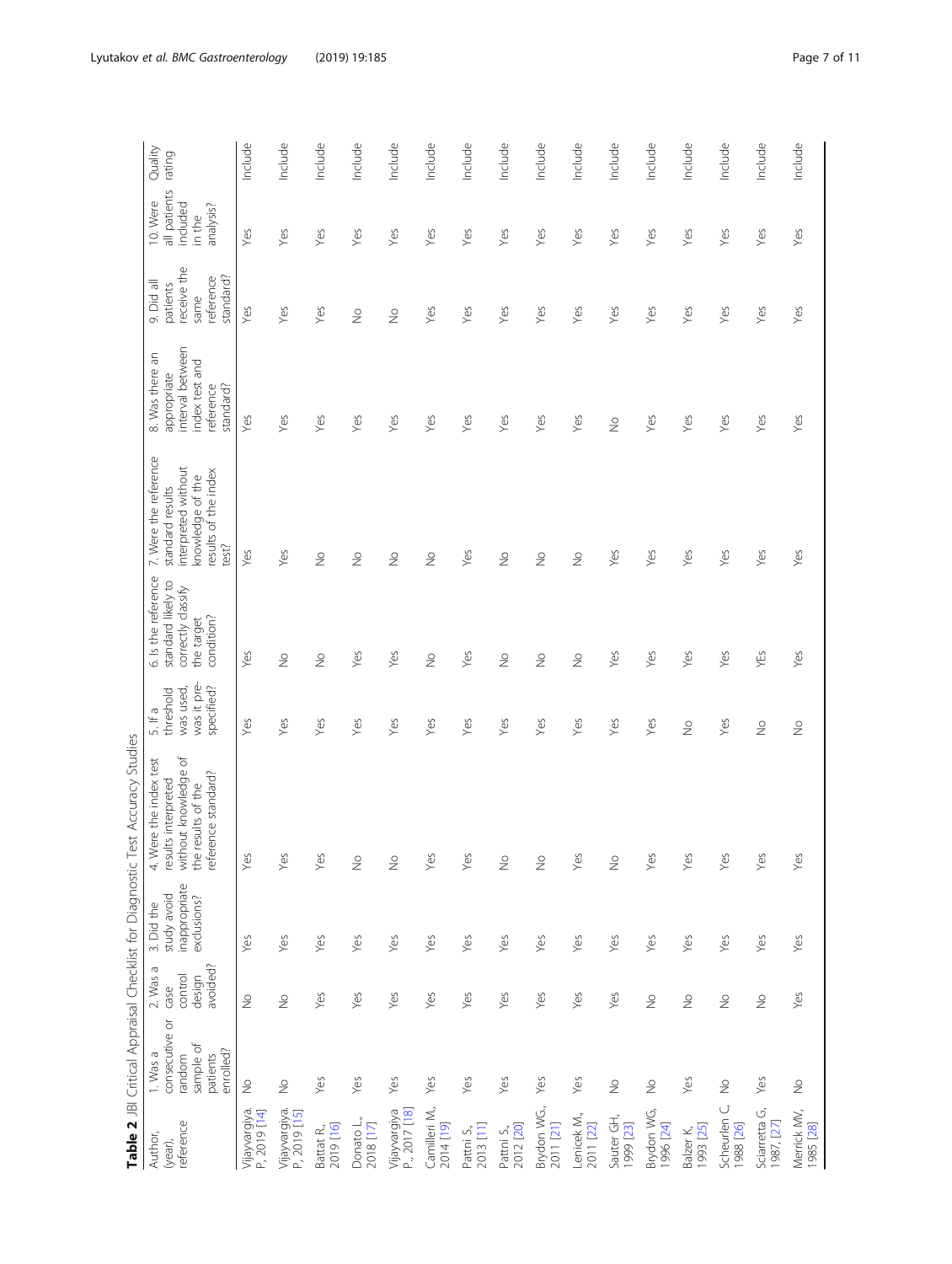yielded a false negative result, since ileal inflammation or resection was confirmed by radiology or endoscopy. In 14 of those 21 patients with false negative test a stenosis of the intestinal lumen was diagnosed. In this study, therefore, 75SeHCAT sensitivity and specificity were the lowest reported in the literature being 59.6 and 67.2%, respectively [\[30](#page-10-0)].

### Subgroup analysis for diagnostic accuracy of the C4

C4 is measured by high performance liquid chromatography in the serum of patients with suspected BAM. In most studies, C4 concentration > 48.3 ng/mL is considered a positive cut-off to identify patients with diarrhea attributable to BAM. This cut-off value has been applied in eight studies with a test sensitivity and specificity ranging from 74 to 97% (mean 85.2%) and 53–94% (mean 71.1%), respectively. Compared to <  $10\%$  <sup>75</sup>SeHCAT retention, Vijayvargiya et al. confirmed that serum C4 assay demonstrated 90, 79, 73, and 92% sensitivity, specificity, positive predictive value (PPV) and negative predictive value (NPV), respectively [[18\]](#page-10-0). Also, higher levels of C4 were found in patients with BAM compared to those without BAM with sensitivity/specificity of 82 and 53% [\[17](#page-10-0)].

# Subgroup analysis for diagnostic accuracy of the 48 h total fecal Bas

Another test used to identify BAM is represented by the BA assessment (via high performance liquid chromatography) in the feces of patients with chronic diarrhea. As in previous tests, a cut-off of primary BAs > 10% correlates with increased fecal weight and rapid colonic transit [[14\]](#page-10-0). Three studies based on 468 patients with IBS-D and -C showed a sensitivity and specificity of fecal BAs ranging from 49 to 76% (mean 66.6%) and 75–91% (mean 79.3%). Vijayvargiya et al. found that total fecal 48-h BA alone, or in combination with percentage of primary fecal BAs, identified patients with increased fecal weight with an AUROC of 0.86. In contrast, primary fecal BA alone identified patients with increased fecal weight with an AUROC of 0.73, whereas total fecal 48-h BA alone identified patients with increased colonic transit with an AUROC of 0.65 and percentage of primary fecal BA alone identified patients with increased colonic transit with an AUROC of 0.69 [\[14](#page-10-0)].

# Subgroup analysis for diagnostic accuracy of the FGF19

Finally, another method to unravel BAM is FGF19 which is measured by enzyme-linked immunosorbent assay (ELISA) in the serum of patients with chronic diarrhea. Notably, FGF19 has to be assed during fasting in order to avid any change induced by meal consumption. In our systematic review, four studies (with a total of 897 patients) provided relevant information on the diagnostic accuracy of FGF19 with a positive cut-off ≤145 pg/mL. Compared to <10% <sup>75</sup>SeHCAT, the NPV and PPV of FGF19 the sensitivity and specificity of FGF19 as a marker of BAM ranged from 50 to 80% (mean 63.8%) and 65–79% (mean 72.3%), respectively. Pattni et al. [[11](#page-10-0)] reported that NPV and PPV of FGF19  $\leq$  145 pg/mL for a  $<$  10%  $^{75}$ SeHCAT were 82 and 61%. Lenicek et al. found that FGF19 levels at a cut-off < 60 ng/L had a sensitivity and specificity of 80 and 68% in 466 patients with chronic diarrhea related to Crohn's ileitis [\[22\]](#page-10-0).

# **Discussion**

The present systematic review was conceived to collect the available data from the four major diagnostic tests, namely <sup>75</sup>SeHCAT, C4, fecal BA assay and FGF19, proved to have clinical validity in identifying BAM in patients with chronic diarrhea due to various causes, mainly including functional (i.e., IBS-D, functional diarrhea) and inflammatory (Crohn's disease) disorders. It should be noted, however, that data on BAM detection are still scarce and based mainly on small-size observational studies. Relevant calculation of the diagnostic accuracy of tests for BAM with true positive, true negative, false positive and false negative cases, which are essential parameters to assess sensitivity and specificity, have been reported in very few studies. Sensitivity and specificity were directly pooled from the included studies that reported diagnostic accuracy, and were shown as mean values in our systematic review. Nonetheless, because of the importance of this topic in daily practice and the possibility to improve the management of patients with chronic diarrhea, this systematic review aimed to demonstrate the actual diagnostic yield of few, though well established diagnostic tests for BAM, in patients with chronic diarrhea. Overall, data on <sup>75</sup>SeHCAT, C4, fecal BA assay and FGF19 are encouraging although it should be stressed that any available diagnostic approach does not provide information as to whether BAs accumulate in the intestinal lumen as a result of true malabsorption or an increased secretion. Apart from this pathophysiological aspect, current available tests for BAM detection can provide objective information in patients with chronic diarrhea.

The final objective of studies involving tests for BAM should be the identification of high diagnostic accuracy, i.e. 'biomarker(s)', supporting the diagnosis of this underlying condition. The diagnostic test with the highest prevalence of positive results and highest diagnostic accuracy was  $^{75}$ SeHCAT retention, usually < 10% as a best cut-off. This is an external scintigraphic approach with two phases of detection, usually at 3 h and 7 days after oral administration of the 370 Kbq  $^{75}$ Se gammaemitting synthetic BA (homocholic acid taurine).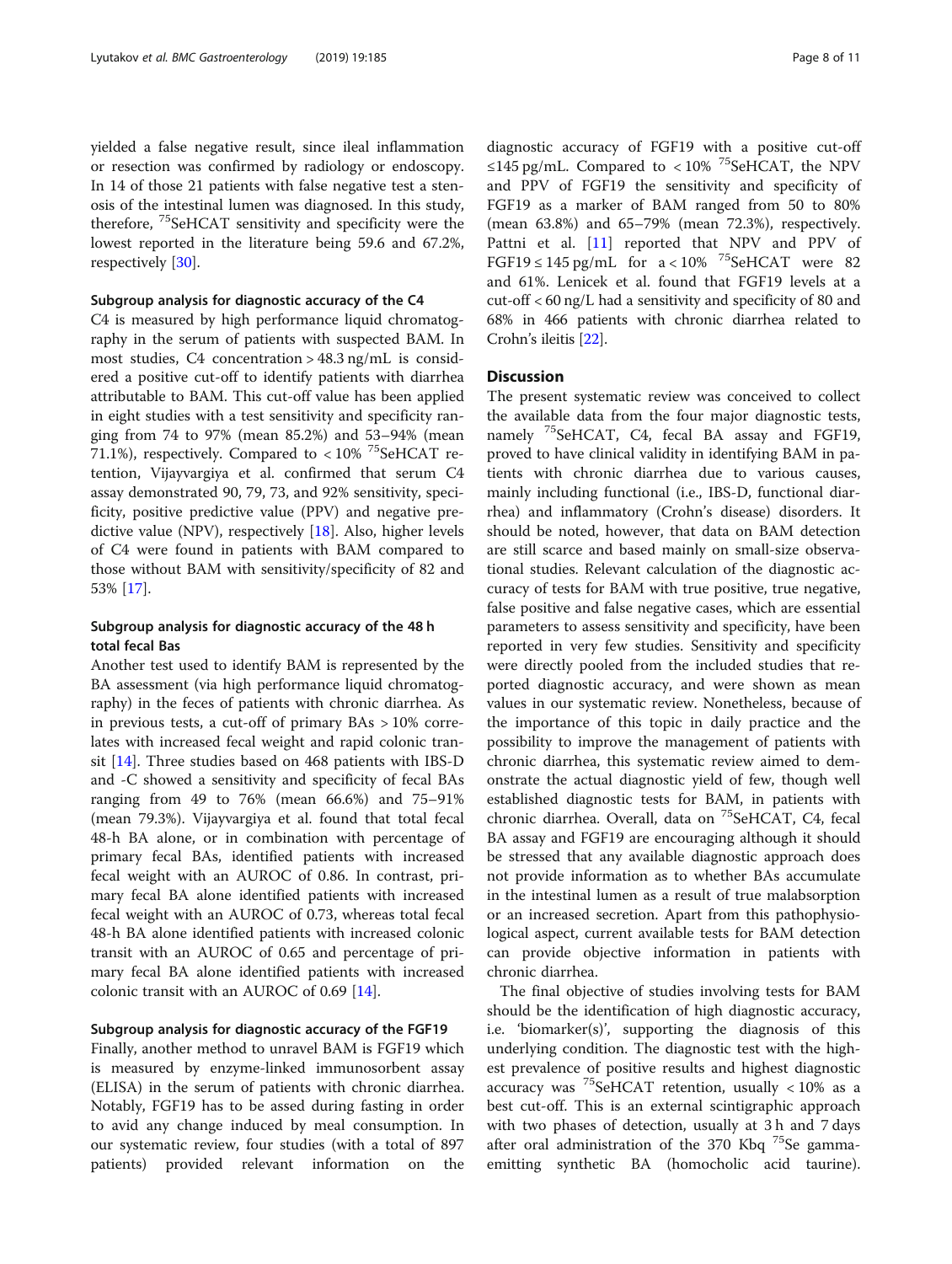<sup>75</sup>SeHCAT resulted to have an average sensitivity and specificity of 87.32% of 93.2% [[21,](#page-10-0) [23,](#page-10-0) [24\]](#page-10-0). Our data confirm previous analysis. In fact, another systematic review with meta-analysis (36 studies with a total of 5028 patients with functional bowel disorder and diarrhea) estimating biomarkers for BAM, Valentin et al. [[31](#page-10-0)] showed that <  $10\%$  <sup>75</sup>SeHCAT (twenty-four studies) had the highest diagnostic yield (0.308 [0.247 to 0.377 CI]), followed by C4 (six studies) (0.171 [0.134 to 0.217 CI], fecal BAs at 48 h (two studies) (0.255 [0.0.071 to 0.606 CI] and, finally, FGF19 (three studies) (0.248 [0.147 to 0.385 CI].<br><sup>75</sup>SeHCAT did not show good accuracy in detecting

BAM in patients with ileal resection. In the study of Borghede et al.  $[32]$  $[32]$  $[32]$ , the authors showed that <sup>75</sup>SeHCAT yielded positive retention results indicative of BAM regardless the length of ileal resection. In fact, 39 out of 43 Crohn's disease patients operated on ileal resection had a positive <sup>75</sup>SeHCAT in a comparable percentage to that of Crohn's disease but without ileal surgery. Hence, one can conclude that BAM-related chronic diarrhea in patients with Crohn's ileitis occurs regardless ileal resection.

The most commonly used technique to determine BAM, <sup>75</sup>SeHCAT, has some important limitations. First, this diagnostic approach shows several different thresholds of retention, which affect the results of the test. In a previous systematic review of 43 studies for a total of 1223 IBS patients, <sup>75</sup>SeHCAT retention thresholds were as follows: 122 (10%) with < 5%; 339 (27%) with < 10% and 163 (13%) with  $<$  15% retention [[33\]](#page-10-0). In our evaluation of the diagnostic accuracy we selected a  $^{75}$ SeHCAT retention rate cut-off < 10%, which is most widely accepted for the diagnosis of BAM. Notably, a  $^{75}$ SeHCAT retention < 10% correlates with a faster colonic transit time [[34\]](#page-10-0). This retention threshold is believed to perform best in order to identify BAM in patients with chronic diarrhea. Secondly, it is known that <sup>75</sup>SeHCAT is not available in many countries apart from few tertiary referral centers. The limited availability of  $75$ SeHCAT prompted research to other tests for BAM, which may be of more practical use. Thirdly, <sup>75</sup>SeHCAT requires a nuclear medicine department, highly expensive equipment, trained personnel, it is time consuming for the patient (as the test consists of two phases of scintigraphic recording at day 0 and after 7 days) and, last but not least, it has an unavoidable radiation risk. Finally, about 50% of the published studies do not compare <sup>75</sup>SeHCAT to the new diagnostic tests.

A previous systematic review addressed the costeffectiveness analysis of the relationship between  $^{75}$ SeH-CAT and response to cholestyramine treatment in patients with BAM. Only three studies, based on a limited number of patients, covered this topic and the results showed that, in the long-term, there were no consistent cost-effective differences among the main options including trial of treatment with cholestyramine; no use of <sup>75</sup>SeHCAT; use of <sup>75</sup>SeHCAT with a 15% cut-off [\[35](#page-10-0)]. Therefore, the ultimate choice is upon physicians and depending on resources available. Despite significant heterogeneity, in a recent meta-analysis, aimed to determine the proportion of patients with BAM amongst 361 cases with watery diarrhea and previous cholecystectomy, the authors showed a pooled BA diarrhea rate of 70% (95% CI 56–82%) regardless a 10% or 15% <sup>75</sup>SeH-CAT cut-off. Five out of eight studies (166 patients) demonstrated that cholestyramine treatment achieved a pooled response rate of 79% (95% CI 63 to 91%), thus confirming the usefulness of this BA sequestrant in patients with post-cholecystectomy associated BAM [\[36\]](#page-10-0).

The C4 and FGF19 are the two serological tests, which can be assessed by HPLC and ELISA, respectively, to evaluate patients with BAM related chronic diarrhea. C4 yielded very positive results showing a mean reported sensitivity and specificity of 85.2 and 71.1%, respectively. Although with a lower diagnostic accuracy compared to 75SeHCAT, C4 assay is increasingly tested in patients with BAM because it is relatively simple, is not invasive, and exhibits an appreciable diagnostic accuracy [\[23\]](#page-10-0).

Another serum marker of BAM is given by FGF19. The pathophysiological concept supporting this assay is based on the evidence that elevated levels of FGF19 inversely correlate with C4 expression, a mechanisms leading to inhibition of BA synthesis. Thus, low serum levels of FGF19 causes a reduced inhibition of BAs thereby promoting BAM and related diarrhea [\[22](#page-10-0), [34,](#page-10-0) [37](#page-10-0)]. Lenicek et al. [\[22](#page-10-0)] demonstrated an indirect correlation between C4 (increased) and FGF19 (decreased) levels, suggesting that when combined these two techniques enhance the diagnostic sensitivity of BAM. The overall FGF19 sensitivity and specificity were 63.75 and 72.25%, with the ROC curve analysis showing that a cut-off of FGF19 < 145 pg/mL is a specific and sensitive marker for BAM [\[22,](#page-10-0) [34](#page-10-0), [37](#page-10-0)]. FGF19 can be assessed by commercially available ELISA kits; it is an easy, non-invasive assay, and relatively not expensive diagnostic technique. However it should be emphasized that FGF19 levels show significant variations due to meal consumption. That is the reason why FGF19 should be assessed during fasting  $[16]$  $[16]$ .

The evaluation fecal BA excretion is based on a highfat (usually 100 g / day for 4 days) diet followed by the collection of the whole amount of feces in 48 h. HPLC is needed to evaluate BAs in fecal samples. Based on three studies, this test showed an overall sensitivity and specificity of 66.6 79.3%, thus lower compared to  $75$ SeHCAT and C4, but higher than FGF19. Routine use of this diagnostic approach is limited by its laborious organization (i.e. patients should adhere to a high-fat diet, stools need to be collected in 48 h and, finally, BAs measured with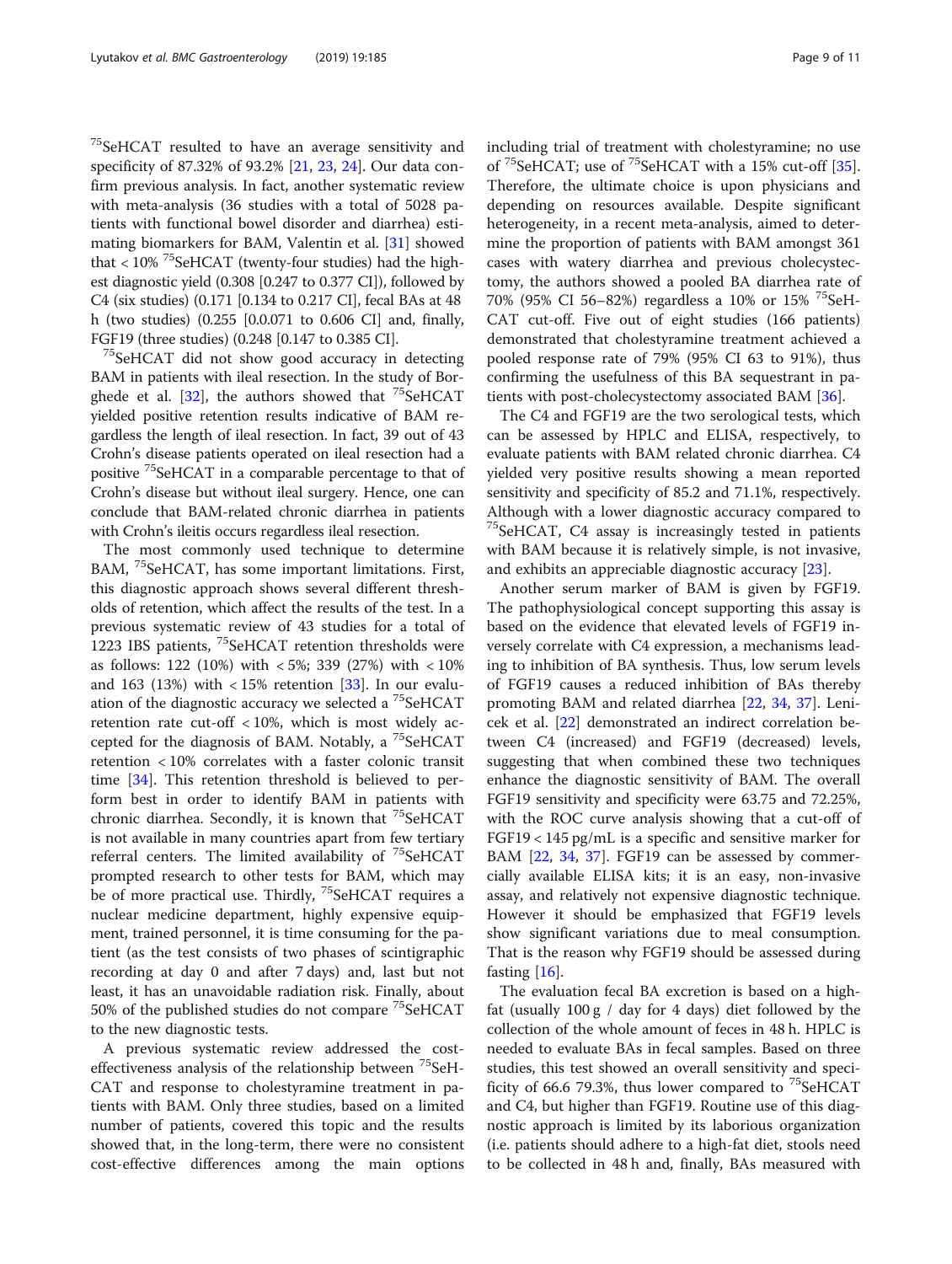# <span id="page-9-0"></span>HPLC, which is not readily available in any gastroenterological center) [[14,](#page-10-0) [15\]](#page-10-0). Moreover, the amount of 100 g of dietary fat has been shown not to be able to evoke an increased entero-hepatic circulation in any patient / subject, thus undermining their actual effectiveness as challenge dose. Finally, some authors suggested a single fecal sample can be measured for BA assay to unravel patients with BAM, however this approach is still far from clinical application and further study is needed to test its diagnostic accuracy [\[14](#page-10-0), [15](#page-10-0), [31](#page-10-0)].

Our systematic review has two major drawbacks, which we would like to acknowledge. First, the lack of real gold standard tests for BAM represents the main reason hampering comprehensive meta-analysis studies comparing the diagnostic accuracy of available tests for BAM. Heterogeneity was high for all diagnostic tests, indicating that included patients with different etiologies of diarrhea caused a high degree of variability across the majority of studies, thus lowering the specificity of the BAM tests. Large specificity variation is also due to lack of gold standard tests. Secondly, very few studies (only 25%) compared head-to-head the available diagnostic methods for BAM diagnosis. In this line, it is important to point out that methods to assess patients with an underlying BAM are currently used in few tertiary referral centers. Despite these limitations, herein we provided clinically useful data about the average diagnostic accuracy reported from each included study and the expected prevalence of the positive test that can help physicians to the appropriate diagnostic work-up for patients with BAM related watery diarrhea.

# Conclusions

BAM is increasingly recognized as a possible cause contributing to diarrhea in patients with IBS-D, microscopic colitis, and even IBD with or without ileal inflammation. Consequently, there is a large unmet need in patients with chronic diarrhea for a better diagnosis and this is coupled with the need for better therapies. The test with the highest diagnostic accuracy for BAM is <sup>75</sup>SeHCAT retention, although this test is not widely available in many countries, needs special equipment, has radiation exposure and it is expensive and time consuming for the patient. Serum C4 is a relatively simple blood test, accurate for patients who do not have liver disease or take statins. Also, C4 has a high diagnostic accuracy second only to <sup>75</sup>SeHCAT. Fecal BA measurement provides an estimate of total BAs in the stool. Although data on this test come from one center, few studies have so far evaluated the diagnostic accuracy of this test. From the literature it seems to be a reasonable starting point to explore the use of FGF19 and C4 as relatively simple tests administrable to diagnose BAM in IBD patients. Patients with FGF19 values above  $> 145$  ng/ml are unlikely to have BAM, and are unlikely to benefit from C4 testing, but those with values below this threshold should be investigated with C4 and/or <sup>75</sup>SeHCAT where available. Secondary feedback down-regulation of colonic FXR expression represents a future option that needs validation in well designed, large cohort prospective studies enrolling patients with BAM. The novel tests for BAM related diarrhea, e.g. serum C4 and FGF19 as well as fecal BAs, should be more widely available and performed in any patients presenting with chronic diarrhea of unknown origin.

#### Abbreviations

<sup>75</sup>SeHCAT: <sup>75</sup>Selenium homotaurocholic acid test; AUROC: Area under receiver operating characteristic curve; BA: Bile acid; BAM: Bile acid malabsorption; C4: 7-α-hydroxy-4-cholesten-3-one; CYP7A1: Cholesterol-7 hydroxylase; FGF19: Fibroblast growth factor 19: FXR: Farsenoid X receptor: HPLC: High performance liquid chromatography; IBD: Inflammatory bowel disease; IBS-C: Constipation predominant irritable bowel syndrome; IBS-D: Diarrhea predominant irritable bowel syndrome; NPV: Negative predictive value; PPV: Positive predictive value

#### Acknowledgments

None.

### Authors' contributions

IL, FU, PP and RDG conceived the study and defined the methodology; IL and FU screened independently titles and abstracts of retrieved records for inclusion in the systematic review; IL and PP drafted the manuscript; RDG, UV, GC, AC, PP independently performed quality appraisal and thoroughly revised, assessed and implemented the whole text. All authors have read and approved the manuscript in its current state.

### Funding

RDG, FU and GC are supported by Fondi Ateneo Ricerca (FAR) grant from the University of Ferrara, Italy. IL and PP were supported by "Grant 2017", and "Young Investigator Grant 2017" and currently by "Grant 2019" from the Medical University of Sofia, Bulgaria. These funding sources covered the living expenses for IL to spend a research period at the University of Ferrara where this manuscript was conceived and written. These funding sources played no role in any step inherent to this manuscript.

### Availability of data and materials

Not applicable.

Ethics approval and consent to participate Not applicable.

#### Consent for publication

Not applicable.

### Competing interests

The authors declare that they have no competing interests.

#### Author details

<sup>1</sup>Clinic of Gastroenterology, University Hospital "Tsaritsa Yoanna - ISUL", Sofia, Bulgaria. <sup>2</sup> Department of Medical Sciences, University of Ferrara, Ferrara, Italy.<br><sup>3</sup> DiBiMIS University of Palermo, Palermo, Italy. <sup>4</sup> Internal Medicine. Giovanni DiBiMIS University of Palermo, Palermo, Italy. <sup>4</sup>Internal Medicine, Giovanni Paolo II Hospital, Sciacca (ASP Agrigento), Sciacca, Italy. <sup>5</sup>Department of Medical and Surgical Sciences, University of Bologna, Bologna, Italy.

### Received: 7 August 2019 Accepted: 29 October 2019 Published online: 14 November 2019

#### References

1. Slattery SA, Niaz O, Aziz Q, Ford AC, Farmer AD. Systematic review with meta-analysis: the prevalence of bile acid malabsorption in the irritable bowel syndrome with diarrhoea. Aliment Pharmacol Ther. 2015;42:3–11.